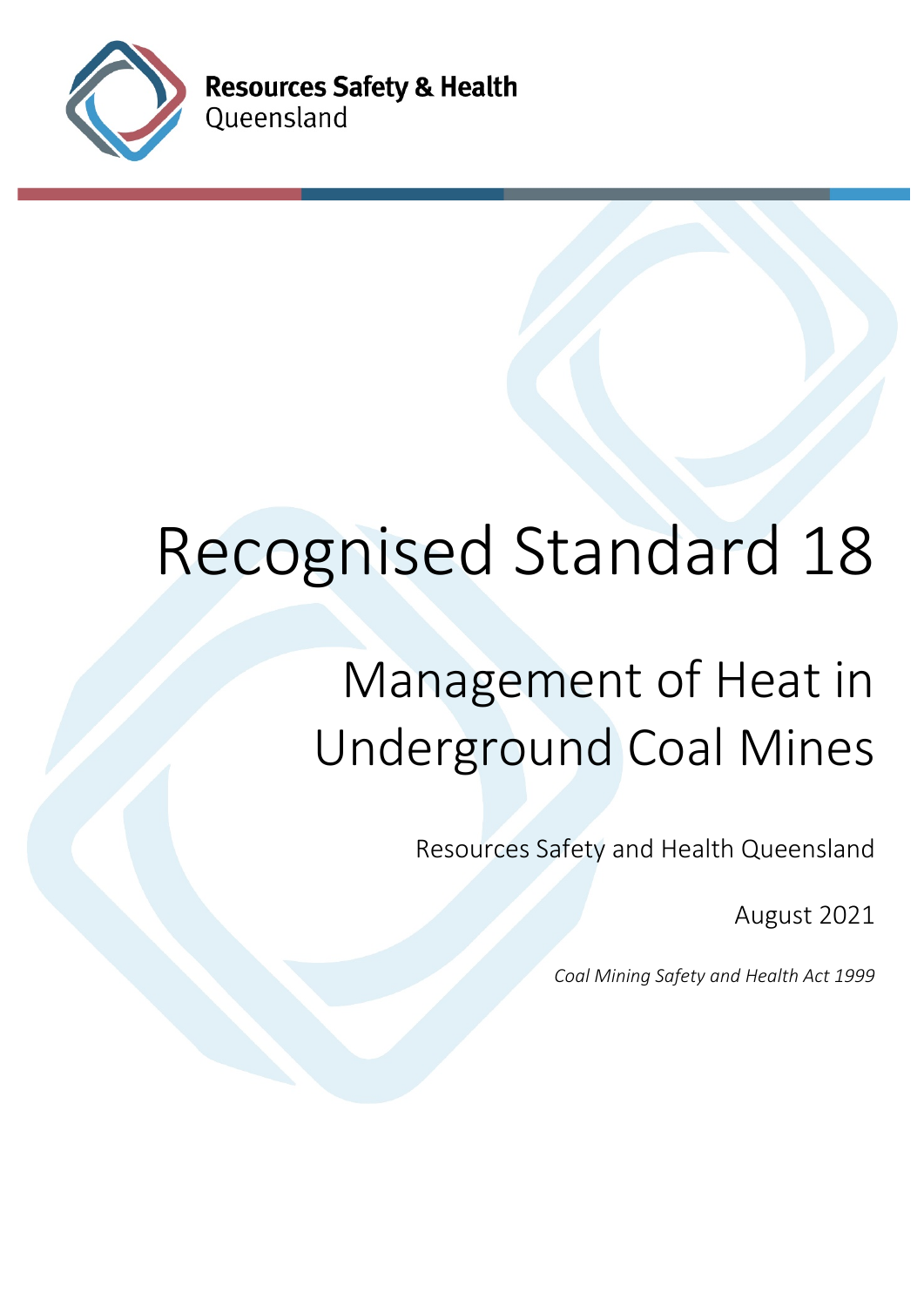Recognised Standards may be updated from time to time. To ensure you have the latest version, check the website: [www.business.qld.gov.au/industry/mining/safety-health/mining-safety-health/legislation-standards-guidelines](http://www.business.qld.gov.au/industry/mining/safety-health/mining-safety-health/legislation-standards-guidelines) or contact your local office.

| <b>MMQ North Region - Townsville</b> | MMQ North West Region - Mt Isa    | MMQ - South Region - Brisbane |
|--------------------------------------|-----------------------------------|-------------------------------|
| PO Box 1572                          | PO Box 334                        | PO Box 15216                  |
| MC Townsville Q 4810                 | Mount Isa Q 4825                  | City East Q 4002              |
| P (07) 4447 9248                     | P (07) 4747 2158                  | P (07) 3330 4272              |
| tsymines@rshq.qld.gov.au             | isa.mines@rshq.qld.gov.au         | sthmines@rshq.qld.gov.au      |
| Coal South Region - Rockhampton      | <b>Coal North Region - Mackay</b> |                               |
| PO Box 3679                          | PO Box 1801                       |                               |
|                                      |                                   |                               |
| Red Hill Q 4701                      | Mackay Q 4740                     |                               |
| P (07) 4936 0184                     | P (07) 4999 8512                  |                               |

This publication has been compiled by the Resources Safety and Health Queensland.

#### © State of Queensland, 2021

The Queensland Government supports and encourages the dissemination and exchange of its information. The copyright in this publication is licensed under a Creative Commons Attribution 3.0 Australia (CC BY) licence.



Under this licence you are free, without having to seek our permission, to use this publication in accordance with the licence terms. You must keep intact the copyright notice and attribute the State of Queensland as the source of the publication.

Note: Some content in this publication may have different licence terms as indicated.

For more information on this licence, visit https://creativecommons.org/licenses/by/4.0/.

The information contained herein is subject to change without notice. The Queensland Government shall not be liable for technical or other errors or omissions contained herein. The reader/user accepts all risks and responsibility for losses, damages, costs, and other consequences resulting directly or indirectly from using this information.

#### **Interpreter statement**:



The Queensland Government is committed to providing accessible services to Queenslanders from all culturally and linguistically diverse backgrounds. If you have difficulty in understanding this document, you can contact us within Australia on 13QGOV (13 74 68) and we will arrange an interpreter to effectively communicate the report to you.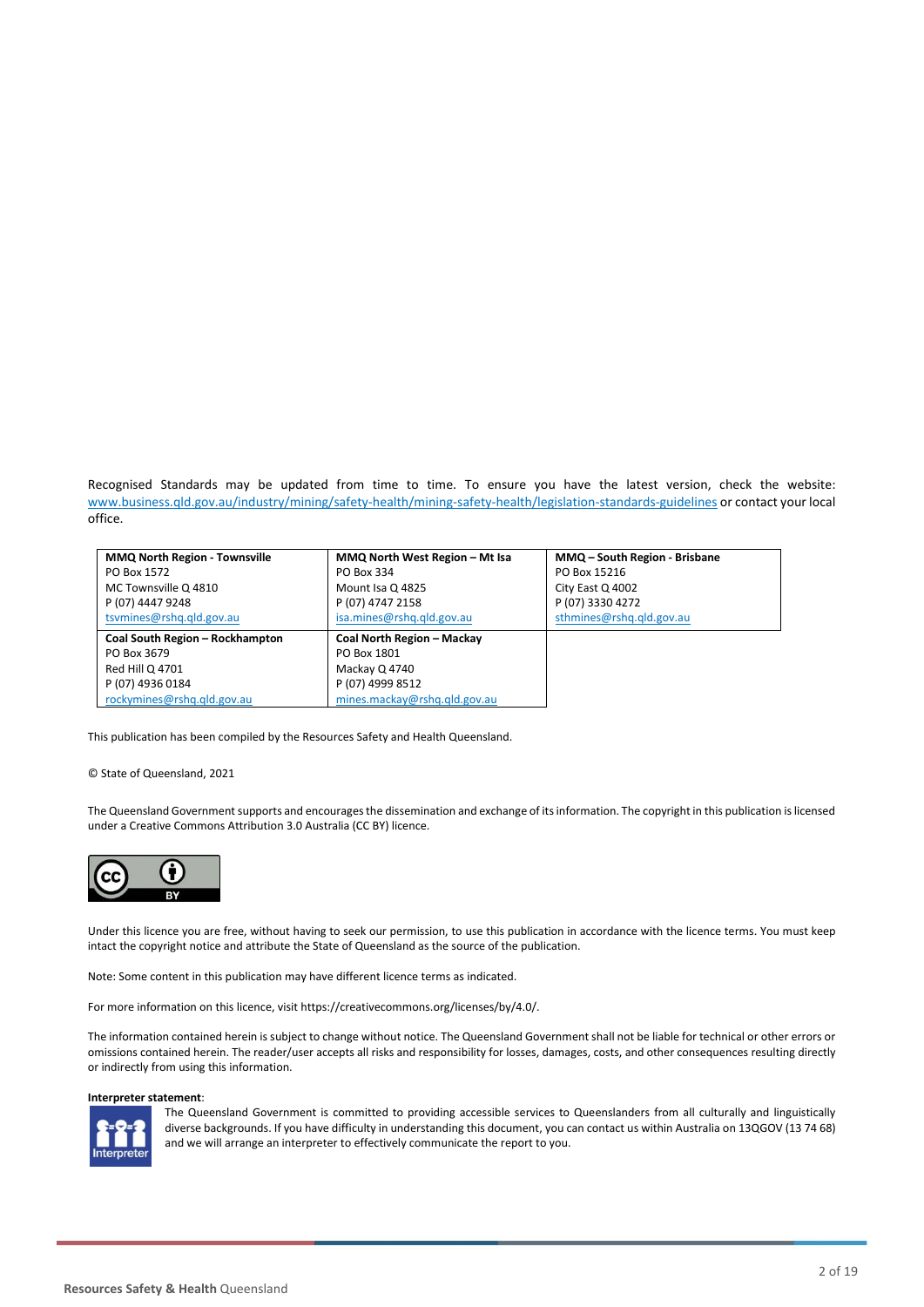## **Recognised standards**

**This document is issued in accordance with PART 5—RECOGNISED STANDARDS and Section 37(3) of the** *Coal Mining Safety and Health Act 1999***.** 

#### **PART 5 - RECOGNISED STANDARDS**

#### **71 Purpose of recognised standards**

A standard may be made for safety and health (a "recognised standard") stating ways to achieve an acceptable level of risk to persons arising out of coal mining operations.

#### **72 Recognised standards**

- (1) The Minister may make recognised standards.
- (2) The Minister must notify the making of a recognised standard by gazette notice.
- (3) The CEO must publish on a Queensland government website each recognised standard and any document applied, adopted or incorporated by the standard.
- (4) In this section— *Queensland government website* means a website with a URL that contains 'qld.gov.au', other than the website of a local government

#### **73 Use of recognised standards in proceedings**

- A recognised standard is admissible in evidence in a proceeding if—
- (a) the proceeding relates to a contravention of a safety and health obligation imposed on a person under part 3; and
- (b) it is claimed that the person contravened the obligation by failing to achieve an acceptable level of risk; and
- (c) the recognised standard is about achieving an acceptable level of risk.

#### **PART 3 - SAFETY AND HEALTH OBLIGATIONS**

#### **37 How obligation can be discharged if regulation or recognised standard made**

- (3) …. if a recognised standard states a way or ways of achieving an acceptable level of risk, a person discharges the person's safety and health obligation in relation to the risk only by—
	- (a) adopting and following a stated way; or
	- (b) adopting and following another way that achieves a level of risk that is equal to or better than the acceptable level.

Where a part of a recognised standard or other normative document referred to therein conflicts with the *Coal Mining Safety and Health Act 1999* or the Coal Mining Safety and Health Regulation 2017, the Act or Regulation takes precedence.

#### **This recognised standard is issued under the authority of the Minister for Resources.**

*[Gazetted 27 August 2021]*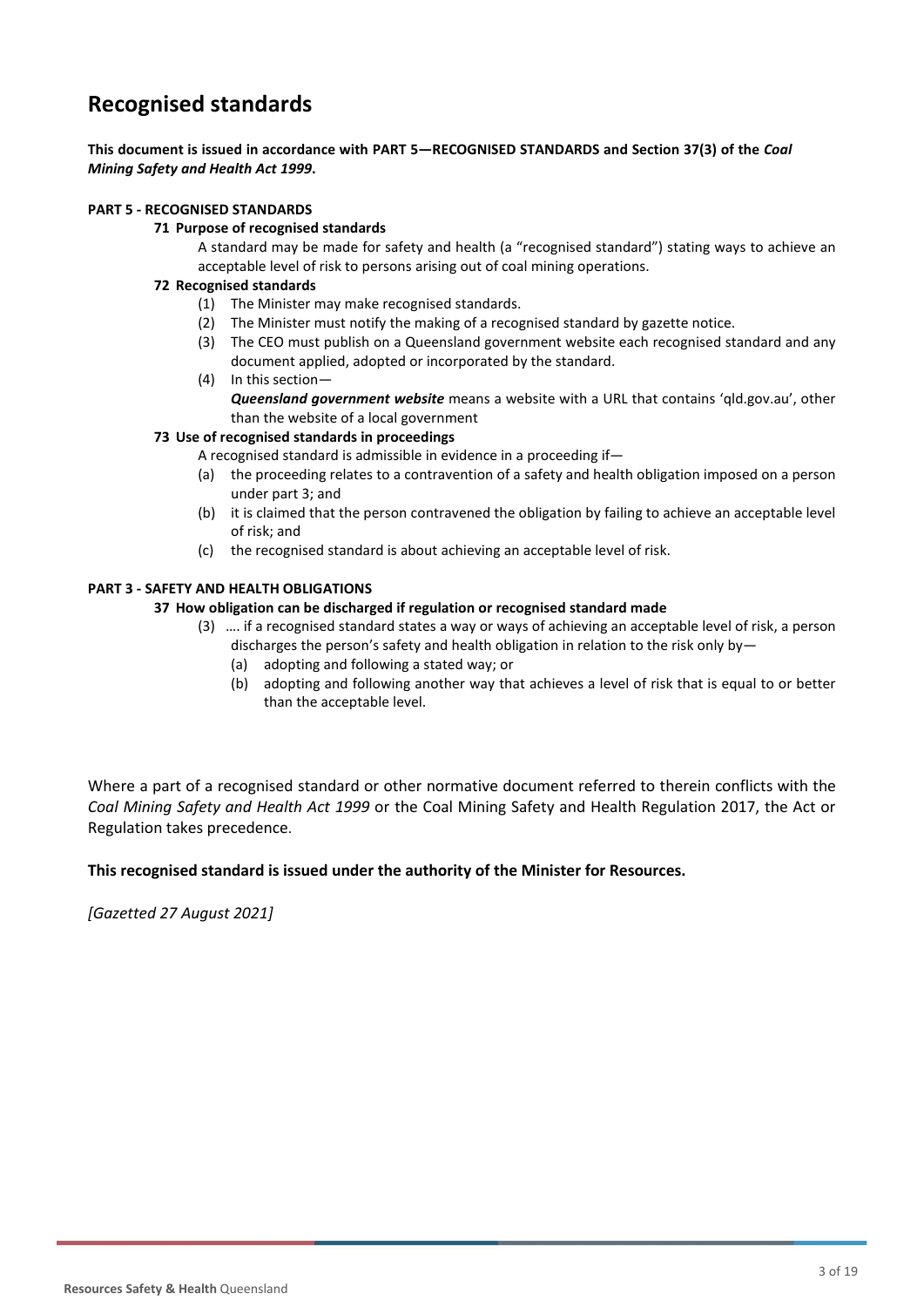| $\mathbf{1}$   |       |       |  |  |  |  |
|----------------|-------|-------|--|--|--|--|
| $\overline{2}$ |       |       |  |  |  |  |
| 3              |       |       |  |  |  |  |
|                | 3.1   |       |  |  |  |  |
|                | 3.1.1 |       |  |  |  |  |
|                | 3.1.2 |       |  |  |  |  |
|                | 3.1.3 |       |  |  |  |  |
|                |       | 3.1.4 |  |  |  |  |
| $\overline{4}$ |       |       |  |  |  |  |
|                | 4.1   |       |  |  |  |  |
|                | 4.2   |       |  |  |  |  |
|                |       | 4.2.1 |  |  |  |  |
|                |       | 4.2.2 |  |  |  |  |
|                |       | 4.2.3 |  |  |  |  |
|                |       | 4.2.4 |  |  |  |  |
|                |       | 4.2.5 |  |  |  |  |
|                |       | 4.2.6 |  |  |  |  |
|                |       | 4.2.7 |  |  |  |  |
| 5              |       |       |  |  |  |  |
|                | 5.1   |       |  |  |  |  |
|                | 5.2   |       |  |  |  |  |
|                | 5.3   |       |  |  |  |  |
|                | 5.4   |       |  |  |  |  |
|                | 5.5   |       |  |  |  |  |
| 6              |       |       |  |  |  |  |
|                |       |       |  |  |  |  |
|                |       |       |  |  |  |  |
|                |       |       |  |  |  |  |

# Contents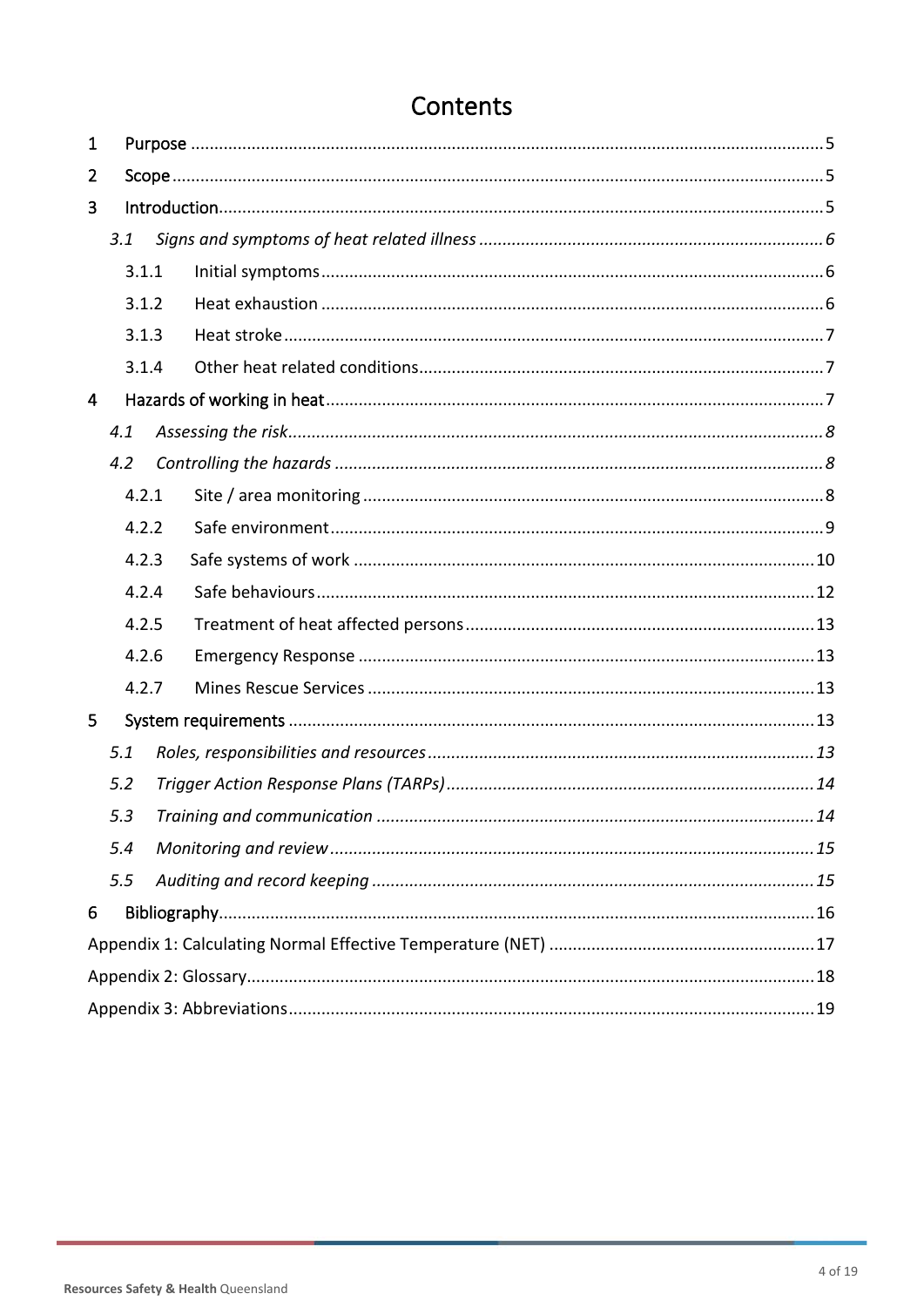## <span id="page-4-0"></span>1 Purpose

The purpose of this recognised standard is to outline how to manage working in an underground coal mine in adversely hot and humid conditions, recognise the symptoms of the different heat related illnesses and support the development of the Safety and Health Management System (SHMS) for ensuring the health of persons by:

- Identifying risks which can contribute to heat related illnesses.
- Ensuring effective procedures/management plans and Trigger Action Response plans (TARPS) are in place to monitor and control those risks.
- Ensuring persons are appropriately trained in these procedures.
- Ensuring persons are appropriately trained in the physiological effects, early warnings signs and preventive measures associated with working in hot environments.

## <span id="page-4-1"></span>2 Scope

This recognised standard is applicable to underground coal mine operations where it is identified that temperatures in an underground operation may exceed 27 °C wet bulb temperature. Under these circumstances, the Senior Site Executive (SSE) must ensure the mine's SHMS provides for ensuring the health of persons in their area of work or travel, as defined by Section 369 of the Coal Mining Safety and Health Regulations 2017 (CMSHR). Where the effective temperature exceeds 29.4°C and the **CMSHR s369** (Managing risk from heat) allows for other specific activities, the safety and health management system should identify the risks and clearly identify additional controls for coal mine workers carrying out these activities. The information in this recognised standard shall apply to:

- Those responsible for managing / supervising coal mine workers who work in extremes of temperature.
- The coal mine workers who work in those environments.
- The personnel who provide medical support.

# <span id="page-4-2"></span>3 Introduction

Working in high temperatures may cause heat illness and even death, but may also cause loss of concentration leading to lowered productivity, and mistakes which can lead to accidents. Where humidity is relatively high, the hazard increases. More heat strain is placed on a person as Wet Bulb (WB) and Dry Bulb (DB) temperatures get closer. The absolute values of the temperatures are of less importance than the difference between them, it is the relative humidity that causes the problem by inhibiting body cooling by the evaporation of sweat. For example, 28°C WB/45°C DB causes less heat strain than 32°C WB/36°C DB.

When the WB temperature rises above 27°C, extra control measures shall be implemented. Where any work is conducted above  $29.4^{\circ}$ C effective temperature the mines safety and health management system must include additional controls for this work.

Heat related factors that may have an impact on those working in the underground environment include:

• Temperature and humidity (moisture content) of the intake ventilating air from surface.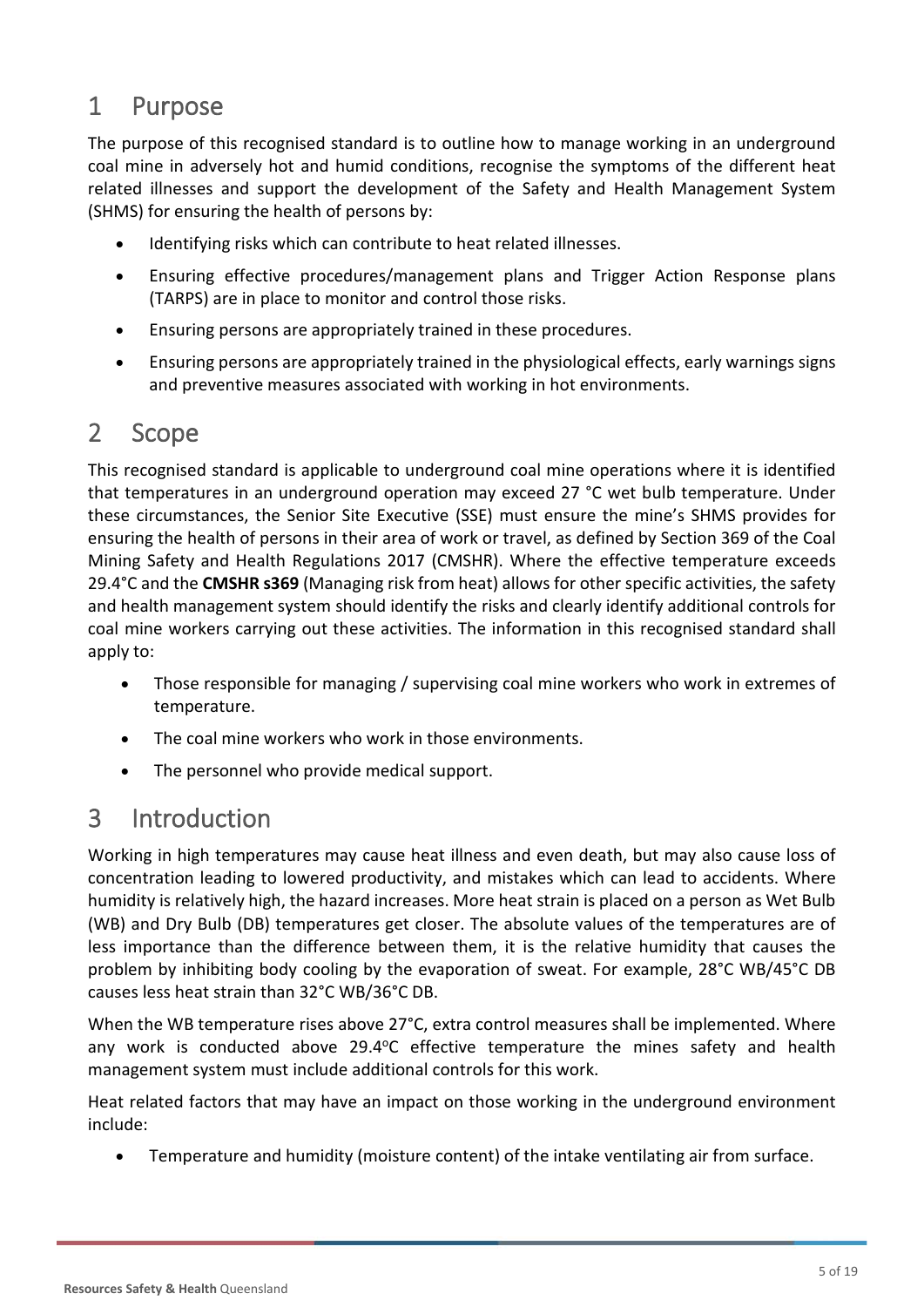- Temperature rise due to auto compression in adiabatic conditions (approx. 1 °C increase for dry bulb and 0.4°C increase for wet bulb per 100 m of depth increase respectively).
- Heat exchange with strata and groundwater.
- Heat exchange with casual water, sumps drains etc.
- Radiant heat emitted from equipment & machinery.
- Radiant heat from cementitious and polymeric compounds used for sealing and stabilisation.
- Radiant heat from waste areas (seals, open goaf).
- Radiant heat from oxidation of coal.
- Metabolic work activity of the coal mine worker (CMW).
- Protective clothing and protective equipment (e.g. Respiratory protection and high incident energy arc flash clothing).

## <span id="page-5-0"></span>3.1 Signs and symptoms of heat related illness

When working in hot conditions, the human thermo-regulatory system tries to maintain the body core temperature at 37°C. It does this by increasing blood flow to the skin to carry heat away from the core, and by causing sweating, the evaporation of which cools the skin and hence the blood. If this control is lost and the core temperature begins to rise, various physiological effects progressively result.

#### <span id="page-5-1"></span>3.1.1 Initial symptoms

Initial symptoms will include:

- loss of interest in the task;
- difficulty in remaining alert; and
- the desire to seek more comfortable surroundings. Suppression of this desire may result in irritability.

These initial symptoms progress to a loss of co-ordination and dexterity, presenting significant safety and productivity implications.

#### <span id="page-5-2"></span>3.1.2 Heat exhaustion

Heat exhaustion results from the failure of the blood flow to adequately remove heat. A decrease in blood volume may result from dehydration caused by an inadequate intake of fluids. Alternatively, if a combination of environmental heat stress and work rate causes an excessively fast heartbeat, then the time interval between successive contractions of the heart muscles may be insufficient to maintain an adequate supply to the heart and, as a consequence, the rate of blood flow will drop. Core body temperature may rise to 39°C. The symptoms of heat exhaustion are:

- tiredness, thirstiness, dizziness,
- numbness or tingling in fingers and toes,
- muscle cramps,
- breathlessness, palpitations, low blood pressure,
- blurred vision, headache, nausea, fainting,
- clammy skin that may be either pale or flushed.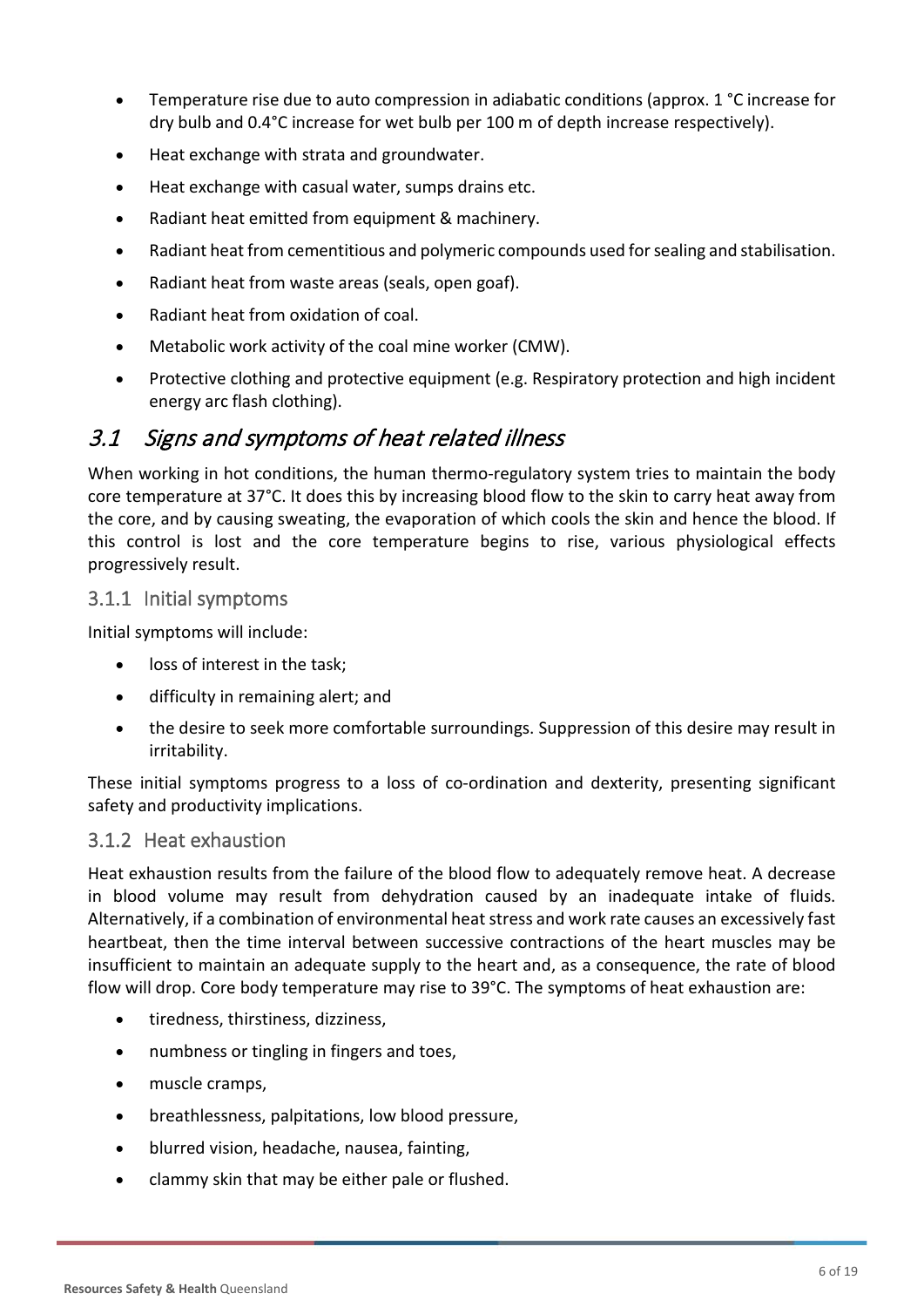## <span id="page-6-0"></span>3.1.3 Heat stroke

Heat stroke is the most serious of all heat-related illnesses and may occur when the body core temperature exceeds 41°C (it may reach 45°C), and the co-ordination of the involuntary nervous system including thermal regulation is affected. Irreversible injury to the kidneys, liver and brain may occur. Heat stroke carries a high risk of fatality from cardiac or respiratory arrest and must be treated as a medical emergency.

Some symptoms of heat stroke are similar to those of less serious heat illnesses, i.e. headaches, dizziness, nausea, fatigue, thirst, breathlessness and palpitations, but the onset of illness may be sudden and dramatic, and pre-existing heat exhaustion is not necessary.

Additional symptoms of heat stroke can include:

- cessation of perspiration, the skin remains hot but is dry and may adopt a blotchy and red colouration, and the lips may take on a bluish tinge.
- disorientation, which may become severe, including dilated pupils, a glassy. stare and irrational aggressive behaviour.
- shivering and other uncontrolled muscular contractions.
- loss of consciousness and convulsions.

#### <span id="page-6-1"></span>3.1.4 Other heat related conditions

There are other conditions that may be caused or aggravated by working in hot / humid environments. These include but are not limited to:

- Skin disorders, particularly 'prickly heat' (Miliaria Rubra), but also complications such as irritant dermatitis, fungal infections and secondary infections.
- Ear infections and tropical ear.

# <span id="page-6-2"></span>4 Hazards of working in heat

Heat related illnesses may result from elevated temperatures, the level of humidity in the environment, the rate of work, and a person's physical condition. For normal body function, heat exchange between the body and the environment needs to be balanced and relies on metabolic heat being dissipated to the environment through convection, radiation and evaporative heat transfer.

Many individual factors may increase the risk of heat stress, and as a guide can include:

- dehydration
- non-acclimatisation
- poor physical fitness
- age
- being overweight / obese
- fatigue
- sleep deprivation
- skin disease
- illness and medical conditions
- duration of exposure.

It is fundamental that all persons who go underground understand that in hot working conditions, high perspiration rates combined with excessive loss of body fluids may result in dehydration and electrolyte imbalance. This can impair both mental and physical work performance, and if prolonged or severe can pose a serious risk to health.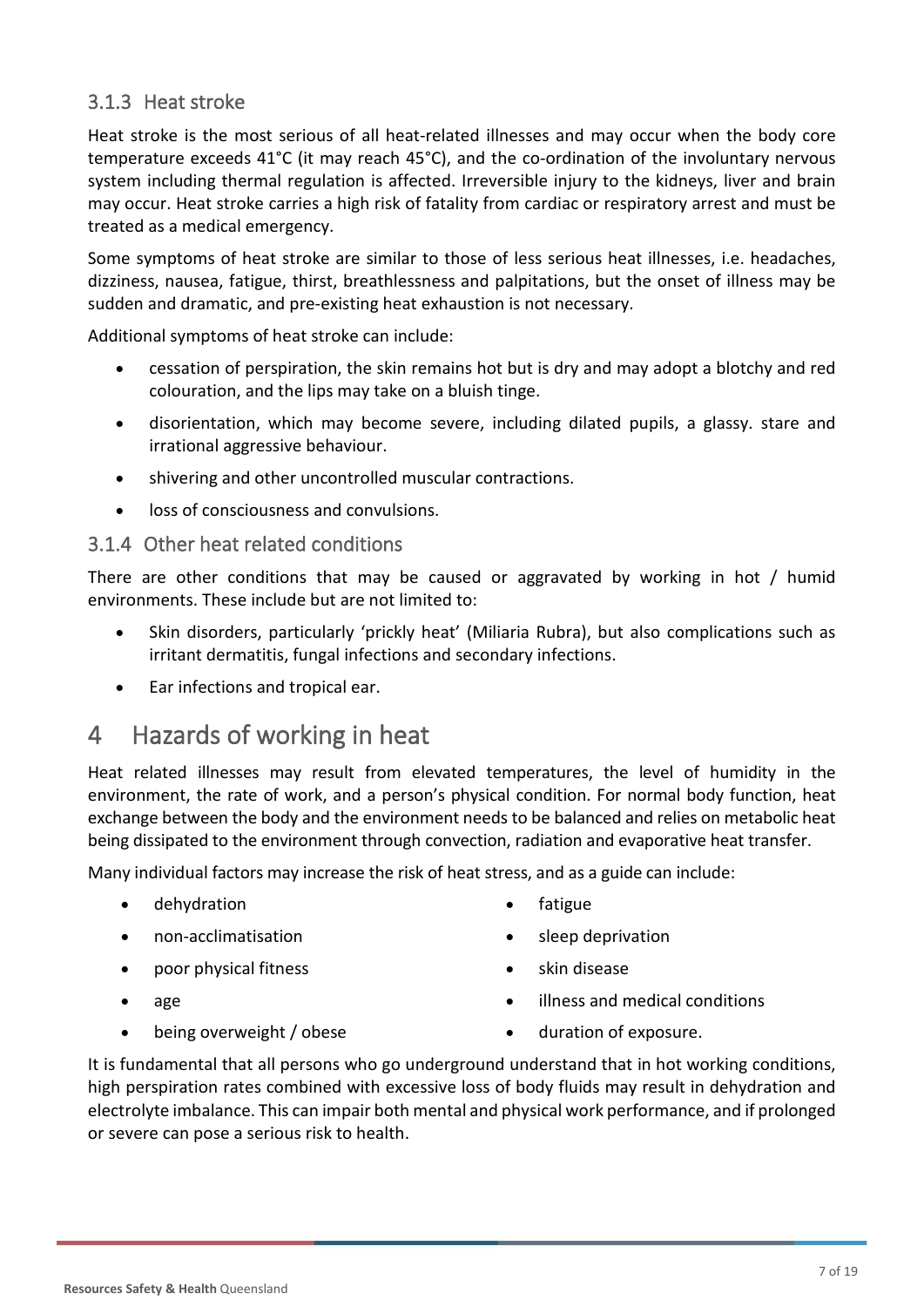## <span id="page-7-0"></span>4.1 Assessing the risk

Several factors can influence the heat load on the body and should be considered when assessing the risk. These include:

- Air temperature (WB and DB)
- Radiant heat exchange
- Humidity
- Air movement
- Level of physical work
- Amount and type of clothing worn

Thick, multiple-layered or impervious clothing particularly impede heat loss and can cause additional risk especially during physically demanding tasks. Using personal protective equipment (PPE) such as respiratory protection may also affect a person's tolerance to hot environments. It is not possible to estimate the strain placed on the body by examining any one of these factors in isolation. There have been a number of heat stress indices developed which integrate these variables and give a single value that represents the amount of heat risk in a given situation.

In the mining industry, ET is the most frequently used and widely accepted index of heat stress. ET is straightforward and easy to use and takes WB temperature, DB temperature and air velocity into account. It is important to consider all these factors – e.g. a good air movement over the body has a cooling effect through increasing the bodies radiant heat exchange with the surrounding air and increasing the bodies capacity for evaporating perspiration, whereas high relative humidity will reduce the body's evaporative capacity and thus its ability to lose heat by sweating. Although ET can be calculated, it is more easily derived by use of a nomogram, reproduced in Appendix 1. The nomogram provided in Appendix 1 is used for calculating "*Normal*" Effective Temperature (NET) index and shall be used over the "Basic" Effective Temperature (BET) index as NET takes into account persons being clothed. Conversely BET assumes workers are naked from the waist up and will underestimate the heat risk.

Mines need to carry out heat surveys to determine the areas of the mine that could give rise to potential problems, so remedial measures can be properly targeted. This may require readings to be taken at each working place.

# <span id="page-7-1"></span>4.2 Controlling the hazards

Where possible, work activities carrying an increased risk of heat illness should be avoided, however, there are times when there is no alternative to working in hot conditions, and these circumstances require special consideration. Risk analysis should be conducted, safe systems of work and appropriate control measures introduced to control the duration and extent of exposure. A strategy needs to be introduced to reduce the hazard through controls such as mine design, work design and equipment selection. Control measures should follow the hierarchy of control.

The mine's SHMS should include evaluation of the following considerations, where relevant, in the risk analysis process:

## <span id="page-7-2"></span>4.2.1 Site / area monitoring

• Where an Explosion Risk Zone Controller (ERZC) has to measure and record the effective temperature of a working place, the SHMS shall detail this procedure. This shall ensure that coal mine workers who are exposed to the environment in these places are managed in accordance with **CMSHR s.369** in all circumstances. The average effective temperature across different working places cannot be applied to reduce the actual effective temperature at any particular working place.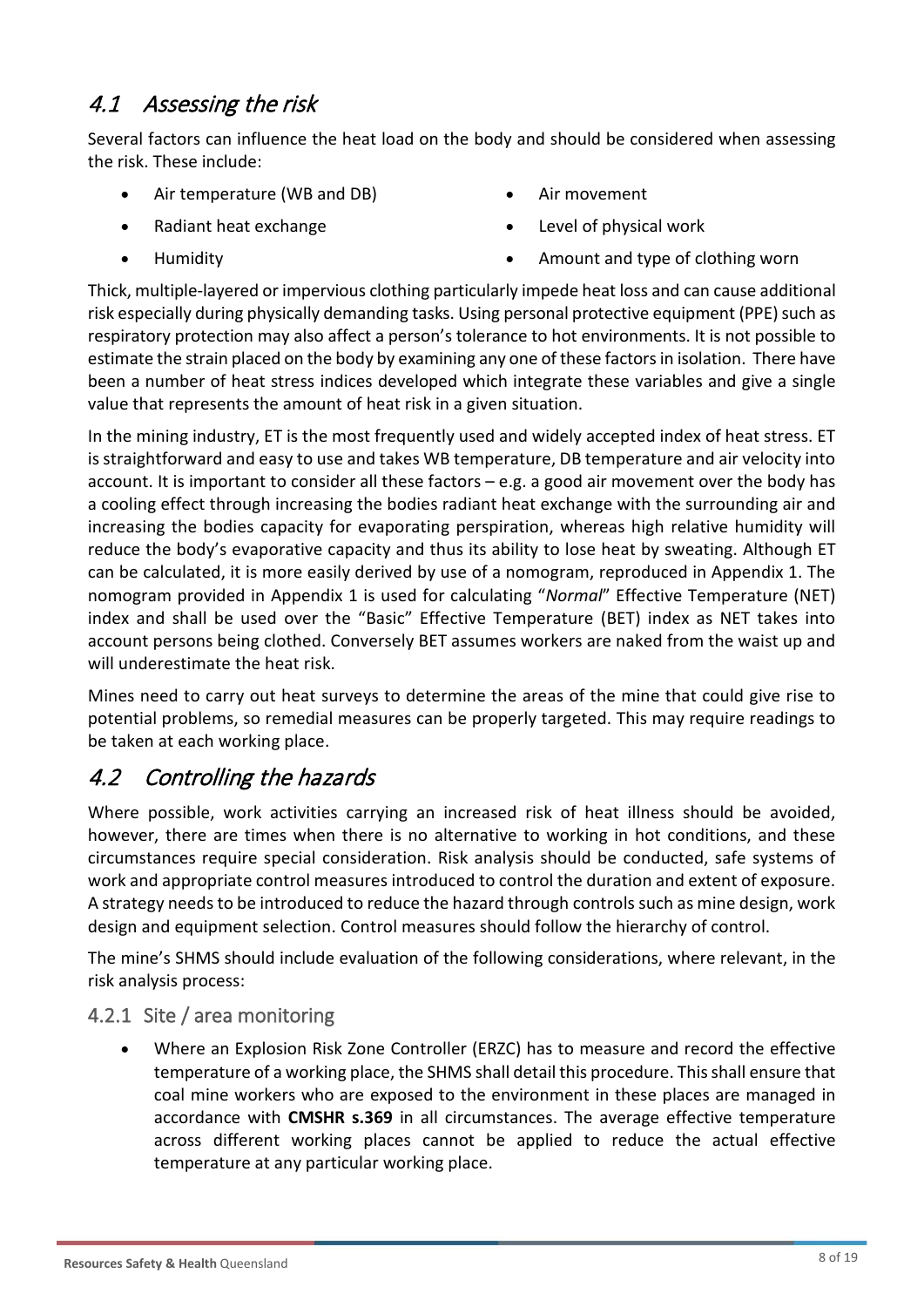- The effective temperature accepted shall be the average of three (3) determinations of effective temperatures made with an interval of five (5) minutes each between the first and second determination and between the second and third determinations.
- Each determination shall be made at a distance of not less than 1.52 metres from any other determination and in the case of a working face, the determinations shall extend across such working face.
- In the case of the working face, if any of the three determinations exceed the effective temperature limit then two more determinations must be made at that same location and no further away than 1.52 metres. The additional determinations at that location should be made at five (5) minute intervals and the effective temperature accepted for that area will be the average of those three determinations.
- An ERZC should take readings where people are regularly working at different areas across the longwall face maingate, midface or tailgate of where goaf wash comes out and they believe that the temperature is different, or if asked by a CMW.

## <span id="page-8-0"></span>4.2.2 Safe environment

## *Ventilation*

- Minimum standards of temperature and airflow, including accuracy of measuring instruments, measurement locations and frequency and duration of measurement.
- Mine heat loads, both fixed sources (such as conveyor drives) and moving sources (such as diesel equipment).
- Climatic (seasonal) and daily variations in temperature and humidity must be considered, as well as the natural radiant heat emitted from the strata.
- Machinery selection (fixed and mobile plant), including impact of equipment selection on both heat (temperature) and moisture (humidity) increases in the general ventilating air, in the workplace and at the machine operator.
- Airflow layout, including choice of development and coal extraction methods and ventilation methods for the overall mine and individual districts.
- Use of ventilation stream to remove heat sources: such as goaf gases, temperature from fixed plant, from the work areas to return airways.

## *Engineering control of the environment*

- Air velocity over the skin where the person is working.
- Wet bulb and dry bulb temperatures where the person is working, including accuracy of measuring instruments, measurement locations and frequency and duration of measurement.
- Humidity, which reflects the difference between the dry and wet bulb temperatures and is a key factor in whether sweat evaporates from the skin or drips and therefore is a measure of how "efficient" sweating is in the particular workplace.
- Microclimate cooling which includes air-conditioned cabins, "cold" vests and other means to cool the environment in the immediate vicinity of the person.
- Air conditioning including either microclimate air-conditioned cabins, chilled service water, or "bulk" air cooling of the intake air to the entire mine or to a particular district.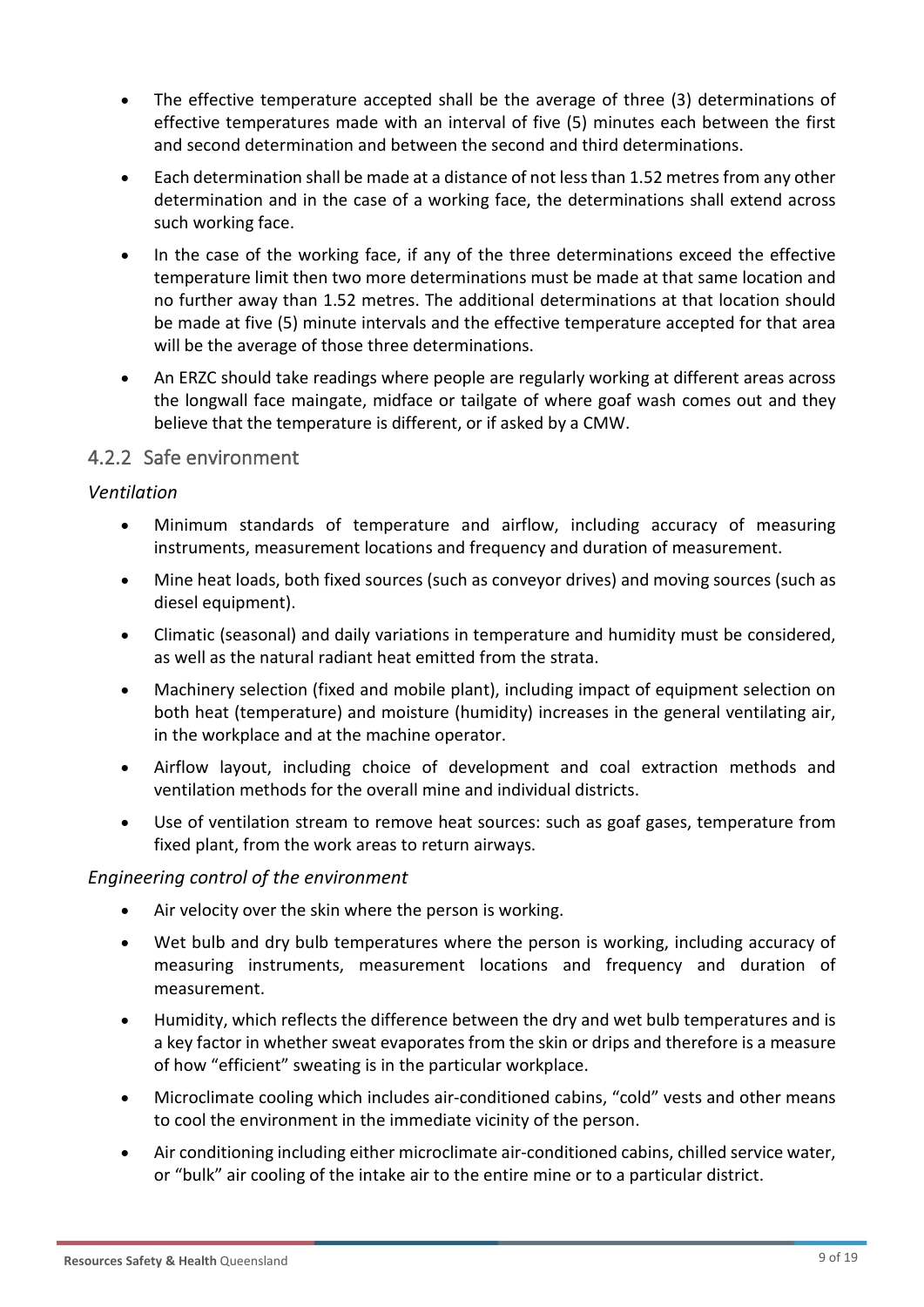- Removal of casual water whilst this does not directly reduce the wet bulb temperature in the area, it does help maintain a lower humidity and reduces the flow of heat from the strata into the air.
- Chilled service water, which is particularly effective in workplaces that use water continuously.
- Provision and location of services and rest and recovery areas, which helps to reduce the impact of working in heat by allowing personnel to cool down during rest breaks, to eat meals when less thermally stressed, and to have ready access to cool, potable drinking water.

#### *Location and use of equipment*

- The location of static equipment that generates heat should be considered prior to installation.
- Optimisation of the running time of mobile equipment will give obvious safety benefits (e.g. machines should not be left idling unnecessarily).
- Equipment should also be selected for the duty to be performed.

#### *Control of water to minimise equipment*

- Where possible, elimination of standing water and the amount of water that is introduced underground. Obvious water sources include leaks, spillages, flushing pipes during extensions/retractions, excessive sprays, machine cooling water, and natural strata water.
- Allowing water to accumulate into puddles / swillies will increase the humidity of the passing air, so that should also be avoided. Any spillage should be collected and removed through pipes.
- Suitable pump ranges should be maintained, at least to strategic locations where they can be accessed if and when required.
- If operations are planned that will generate spilled water e.g. washing down mobile plant, the planning of the work should also address water management.

## <span id="page-9-0"></span>4.2.3 Safe systems of work

#### *Health and safety*

- Acclimatisation: the need for extra caution in the first week back at work after not being exposed to thermal stress for more than about 14 days should be considered. Some mines may need a formal acclimatisation protocol.
- Hydration protocols.
- 'Paced' or 'Self-paced' work. In self-paced work, the person recognises, for example, that they are over-heating or concentration is being affected (cognitive decay) and adjusts accordingly. Any underground task that is not self-paced needs special attention. Paced work can include persons working in teams or persons working to deadlines. Consider task rotation or work/ rest regimes.
- Fitness for duty, especially the issues of persons who have, or develop, risk factors that significantly elevate their risk of developing heat illness when working in heat.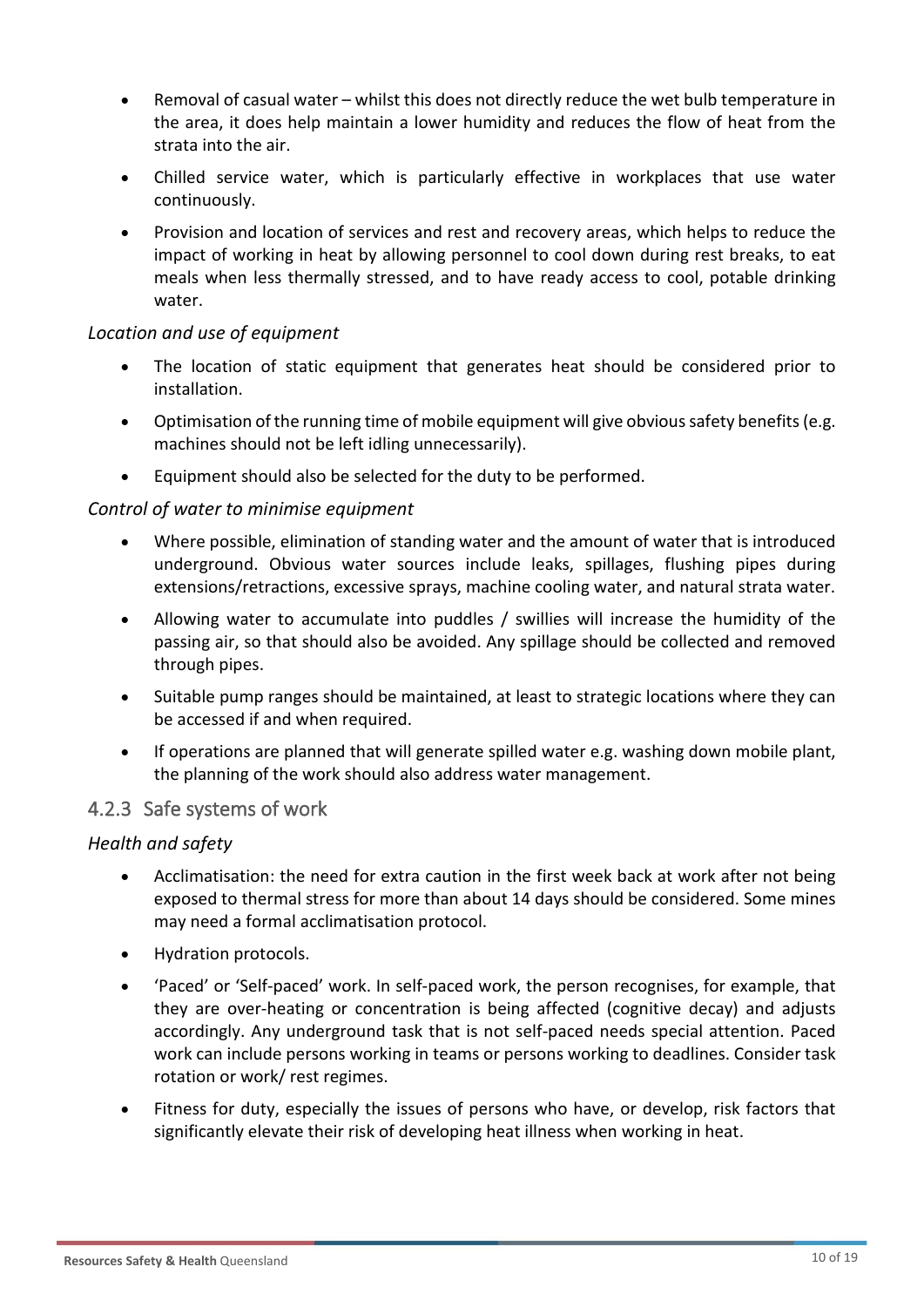- Monitoring of the people in the workplace. Some operations may need a formal biomonitoring program for those working in heat. This maybe especially required for activities being undertaken under CMSHR s369(3)
- Medical treatment, including provision of competent medical treatment both on and off the mine site.

#### *Heat stress index*

There are other methods that can be used for measuring and calculating heat stress index. These may be used in addition to effective temperature. The selected index must be suited to the identified risks of heat in the workplaces at the mine and specify the trigger levels and protocols that apply.

Examples of recognised indices documented in literature are contained in:

- "Thermal Standards and Measurement Techniques" by Ramsey and Beshir. (under the heading "Evaluating the Hot Workplace: An Example" pp683)
- "Subsurface Ventilation and Environmental Engineering" by McPherson.
- "Thermal Work Load (TWL) as an index of thermal stress" by Brake Bates & Matthew.
- "Heat Stress Standard & Documentation Developed for use in the Australian Environment" by Di Corleto, Coles and Firth.

#### *Job design and work planning*

- Decrease the work rate, in terms of metabolic heat production, by use of laboursaving devices, adoption of less physical work methods and reducing the amount of "overhead" work.
- Work rate issues, particularly ensuring individual workers have the ability to regulate their work rate to avoid over-heating.
- Work scheduling and exposure control. In the underground environment the cooler/warmer periods are only relevant seasonally, rather over a short period of time, mining activity can lead to an increase in temperature in a particular area. For example: The temperature in a longwall for instance, can change swiftly, if the goaf caving changes, either flushing out gas or increasing velocity across the face. Therefore providing for job rotation and/or regular rest periods (where practicable) can assist in these instances.
- Mechanisations, to either decrease the work rate (see above) or reduce the exposure of the worker to thermal stress (e.g. by installing local air movers or fans to increase air velocity over the skin).
- Clothing and PPE, to ensure that clothing, including underwear, is vapour permeable (cotton) and that all PPE take the impact of heat stress on the worker into account.
- Mining method, to reduce the metabolic load, to reduce the temperatures in the workplace, or increase the local airflows over the skin.

## *Hydration protocols*

The concepts of adequate hydration are fundamental issues in the management of heat stress by individuals and mine management, and the plan must provide for persons to be properly hydrated through:

• Provision of a supply of sufficient cool, potable water readily accessible to the work area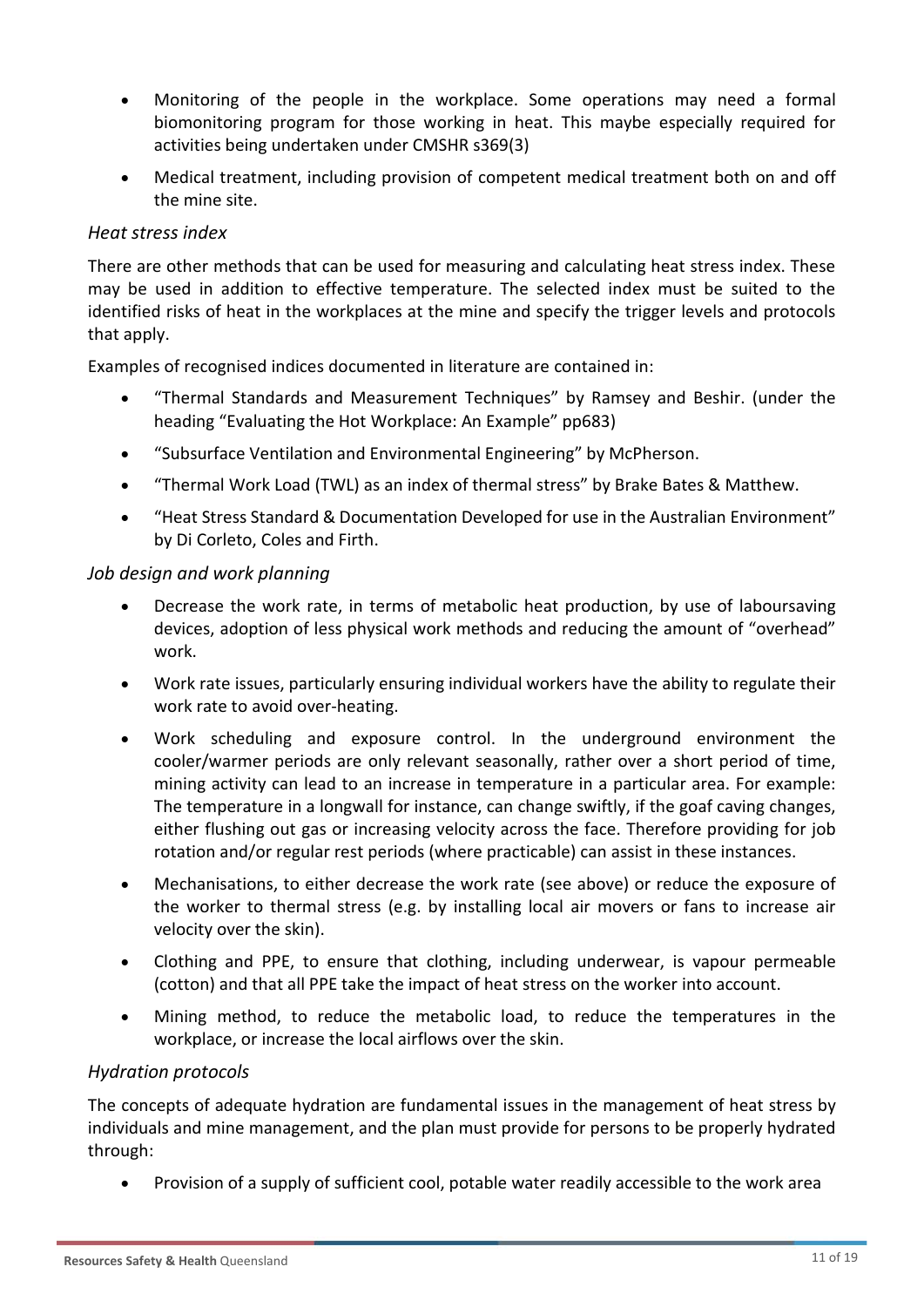- Appropriate hydration testing and response actions, and
- Ensuring that persons do not start work without being properly hydrated and maintain their hydration during the shift.
- If a Coal Mine worker is affected by a heat related situation, he/she must pass a rehydration test, prior to commencing their next shift.

## <span id="page-11-0"></span>4.2.4 Safe behaviours

#### *Prior to work*

To minimise the effects of heat, CMWs need to present themselves for work in good condition. This may include:

- maintaining a healthy diet and eating prior to attending work, as this aids hydration.
- ensuring a good quality rest period prior to attending work.
- keeping alcohol intake within national guidelines and avoiding drinking alcohol 8-12 hours before the start of the shift.
- avoiding taking strenuous exercise immediately before or after the shift.
- increasing fluid intake prior to the start of the shift by drinking non-caffeine based drinks i.e. water, milk, etc. to ensure proper hydration. It should be noted that the lighter the colour of the urine (e.g. clear to light straw colour), the better the level of hydration
- informing relevant personnel if on regular medication (whether taken before or during shift) or if suffering from a medical condition as these may impact on one's hydration, circulation or sweating capacity and may affect their ability to regulate body temperature thus increasing their susceptibility to heat stress.

## *During Work*

Behaviours to adopt during the shift to minimise risk may include:

- Wearing clothes that allow sweat to evaporate.
- Pacing work. It has been found that frequent, short breaks give more benefit than occasional, long breaks from manual effort.
- Job rotation. In addition to pacing work, if the more arduous tasks can be shared, no one member of the team is put at additional risk.
- Regular drinking to maintain an adequate hydration level. A potential sweat loss of one litre per hour has to be replaced, and it is recommended that regular, small drinks are taken rather than fewer, large drinks, which can cause cramps.
- Salt should NOT be added to the water, as this is likely to interfere with the kidneys' normal physiological control mechanisms. Water can be made more palatable by the addition of flavourings.
- Avoiding drinks containing caffeine, such as tea, coffee, colas and some 'anti-sleepiness' drinks during the shift. Caffeine is a diuretic and encourages fluid loss. Similarly, energy drinks should be taken in moderation, as excessive consumption can result in a salt, particularly potassium, imbalance.
- Monitoring hydration levels. This can be simply accomplished by observing the colour of the urine stream: the darker the colour, the less hydrated the individual. If this is noted,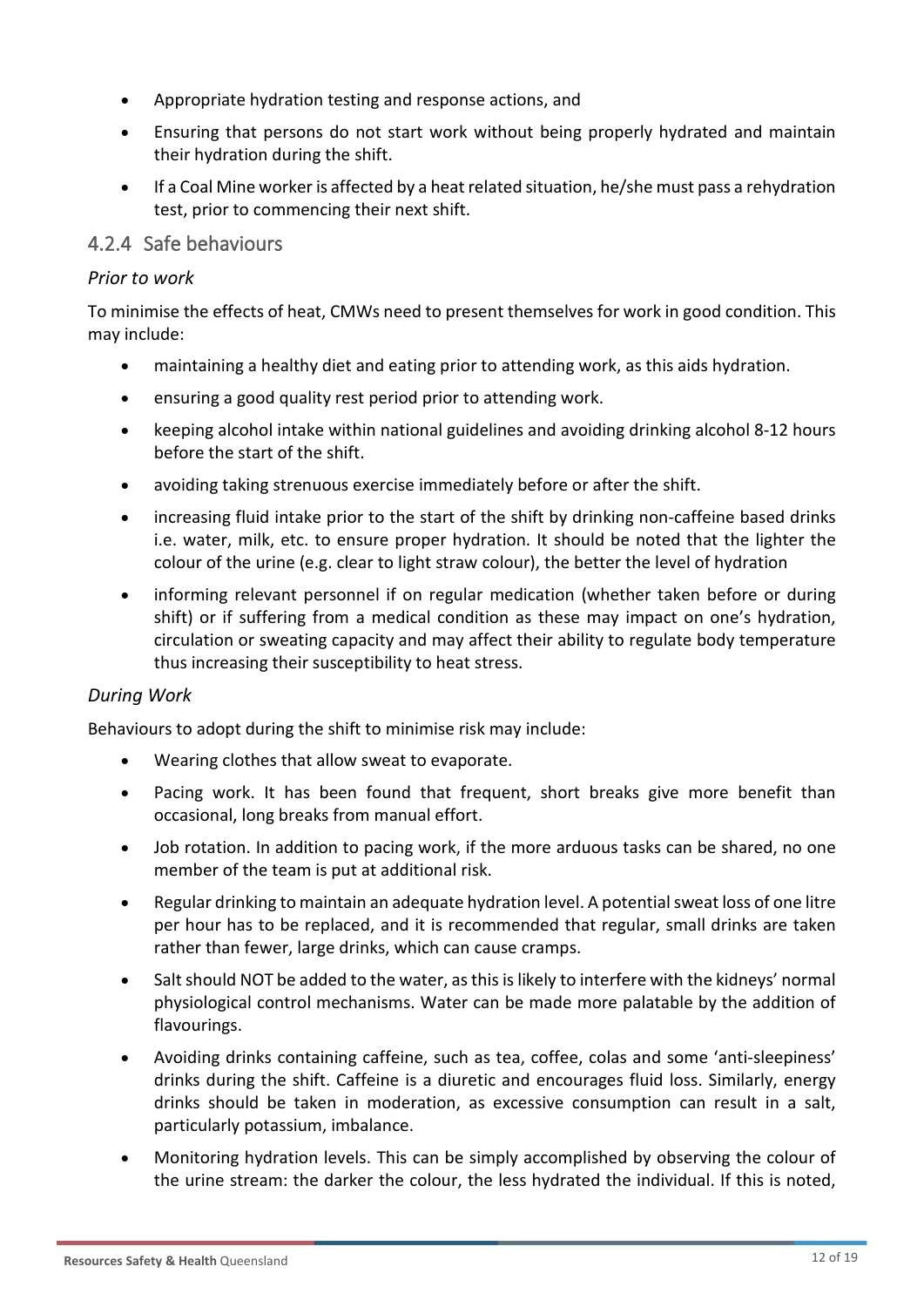then immediate remedial action in the form of taking on extra fluids can be initiated. Urine colour charts for objective comparison are available and their use is encouraged.

- Use of electrolytes or supplements as a rehydration source.
- Regular food intake. Like water intake, small meals should be taken at regular intervals throughout the shift, rather than waiting until mid-shift to start eating.

#### <span id="page-12-0"></span>4.2.5 Treatment of heat affected persons

To effectively manage and treat heat affected CMWs, consideration should be given to the following:

- access to emergency first aid treatment facilities onsite to assist in the cooling of heat affected CMWs.
- access to appropriate offsite treatment facilities.
- development of site guidelines and training in the basic management of heat related illness for first responders.

#### <span id="page-12-1"></span>4.2.6 Emergency Response

CMWs conducting self-escape or emergency response may be exposed to heat for extended periods. Consideration should be given to reducing potential for heat illness including but not limited to:

- using primary Escape ways as the preferred escape route of choice, as intake airways are predominantly cooler than return roadways.
- using breathing apparatus, such as compressed air breathing apparatus (CABA) and long duration breathing apparatuses equipped with ice, to provide a constant supply of cool, fresh air to the wearer. This Provides greater thermal comfort to the wearer, compared to the heated air generated by self contained self rescuers (SCSRs).

#### <span id="page-12-2"></span>4.2.7 Mines Rescue Services

Mines Rescue Services undertaking training or emergency response in hot and humid conditions will be managed by the operational procedures developed by the accredited corporation. These will be followed by the corporation in carrying out the mines rescue services at the mine.

## <span id="page-12-3"></span>5 System requirements

## <span id="page-12-4"></span>5.1 Roles, responsibilities and resources

The roles, responsibilities and competencies of all coal mine workers having accountability and responsibility must be defined and assigned as per Recognised Standard 22 – Management Structures in Coal Mines. These include competencies for persons responsible for managing/supervising coal mine workers who work in temperatures above 27°C WB and 29.4°C EF.

The roles and responsibilities assigned to persons may also include service providers.

<span id="page-12-5"></span>Those in the organisation that allocate t tasks also have the responsibility to ensure the risk is at an acceptable level with respect to the management of heat. Likewise, those who are in a position to identify and report problems should also do so.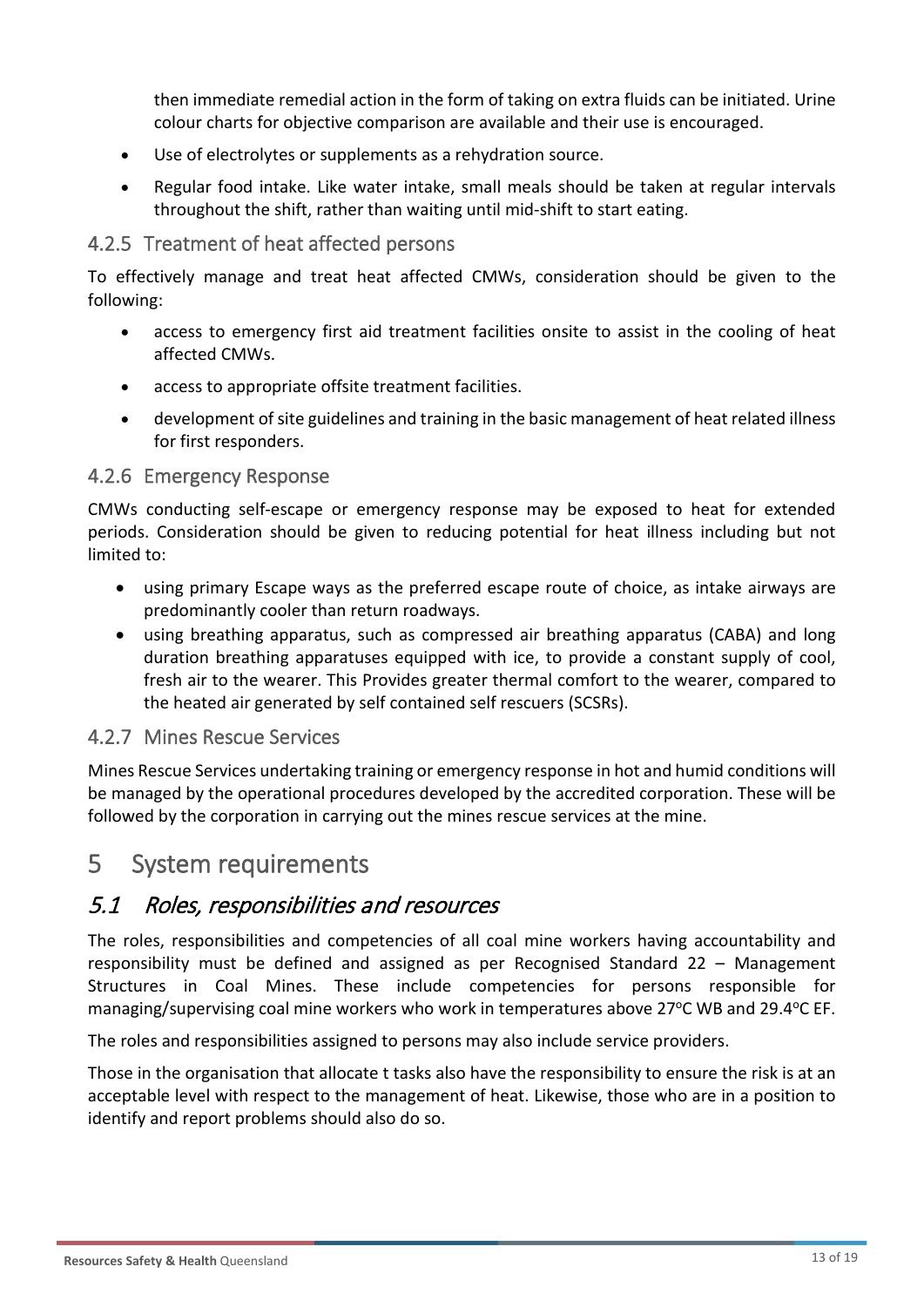## 5.2 Trigger Action Response Plans (TARPs)

The site's Safety and Health Management System should clearly indicate the trigger levels, including how they are to be determined and what actions should be taken.

Responsibilities must be assigned to manage specific trigger actions. The establishment of trigger levels provides set criteria by which mine personnel can initiate a predetermined action. These actions would result in, but not be limited to:

- The collection of additional data to ascertain a course of action,
- The initiation of response plans,
- The withdrawal of persons to a place of safety.

Trigger levels should be:

- Consistent with legislative requirements
- measurable or observable,
- reviewed and monitored to ensure currency,
- identified by risk assessment,
- relevant to the risk being considered,
- reflective of the level of risk and the degree of response required, i.e. initiate predetermined actions,
- set to a level that recognises the time taken to initiate effective response. i.e. if an effective response will take considerable time then the trigger should be conservative and possibly involve a staged response approach.

## <span id="page-13-0"></span>5.3 Training and communication

Training and education are important requirements for CMWs required to work in heat and those expected to provide treatment for heat affected CMWs. Training must cover the following:

- recognition of signs, symptoms and treatment of heat illness,
- awareness of the risk associated with working in hot and humid environment,
- controls to be implemented to ensure persons are not affected by heat illness,
- consideration of education on the use of electrolytes or supplements as a rehydration source,
- their roles and responsibilities in achieving conformance with the heat management provisions of a system, including emergency preparedness and response requirements,
- measurement of environmental conditions,
- the correct type of personal protection to be worn,
- physical fitness and other personal factors,
- emergency procedures that must be followed,
- the recognition of symptoms is of particular importance for lone workers, who will usually have to self-monitor. If lone working is necessary, a system of welfare checks over and above normal supervision should be put in place,
- hydration, pacing and the working in heat protocols.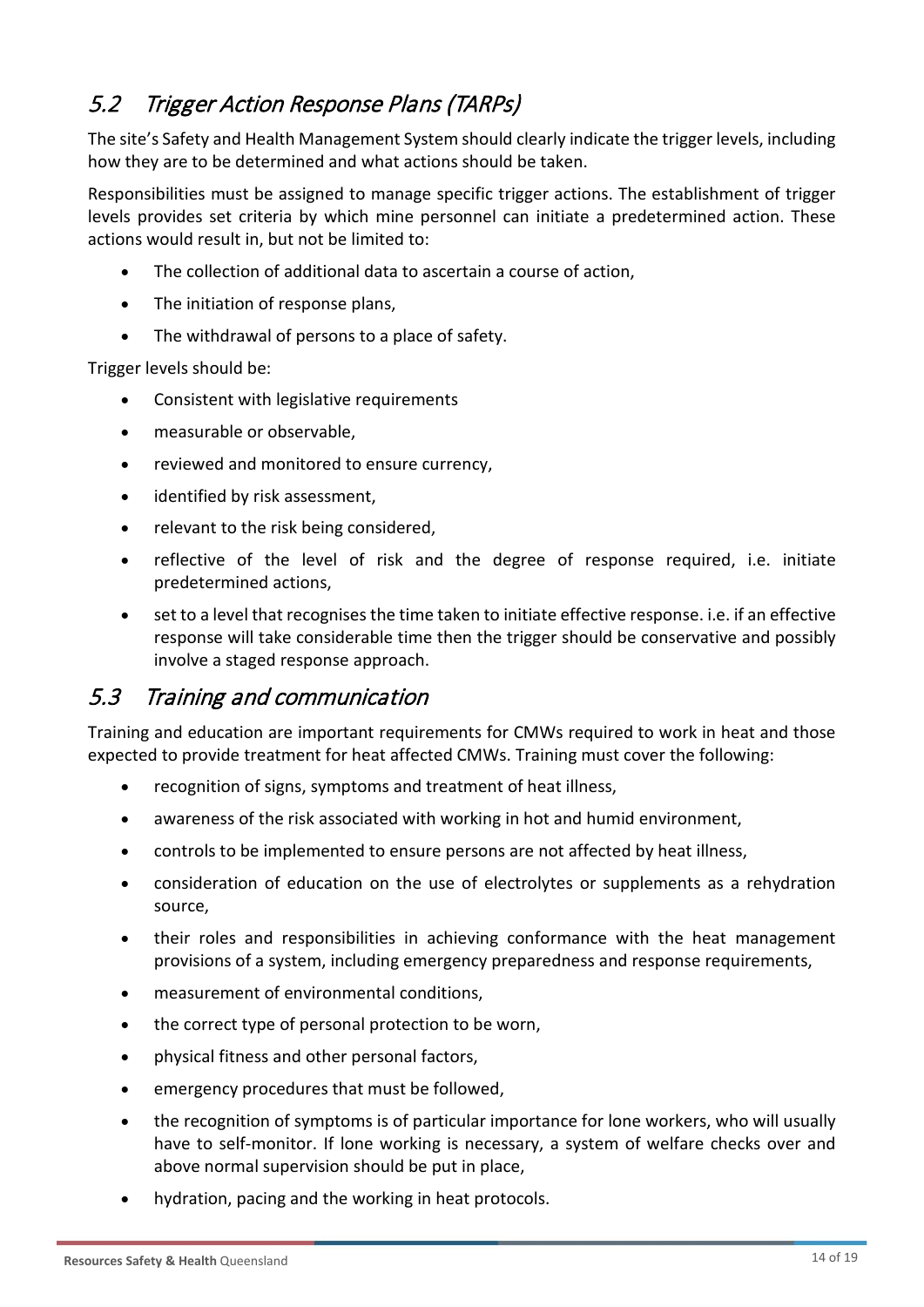The training needs should be relevant to the specific hazard of working in heat, and all personnel whose work may be impacted by the hazard must receive appropriate training.

The site's Safety and Health Management System must establish and maintain processes for internal communication between various levels and functions of the mine, and the receipt, documentation and response to relevant communications of the hazards being addressed. This includes communication of any active TARP triggers to CMWs likely to be affected.

## <span id="page-14-0"></span>5.4 Monitoring and review

The site's SHMS shall provide for continuous improvement. This is to ensure that provisions relating to heat stress management are reviewed to ensure continued suitability, adequacy and effectiveness. The management review process shall ensure that the necessary information is collected to allow the mine to carry out this evaluation. This review shall be documented.

The heat stress management provisions developed in the SHMS must be reviewed at regular intervals and/ or following heat related incidents to ensure its continued suitability, adequacy and effectiveness.

## <span id="page-14-1"></span>5.5 Auditing and record keeping

The site's heat management system must be subjected to regular audits to maintain relevance and ensure continuous improvement. The aim of the audit is to ensure the heat management system is properly implemented, maintained and effective. The audit should cover the associated risk assessment, procedures, TARP and training records.

The frequency of the audit program should be based on the risk of the hazard concerned and the results of previous audits.

The mine shall establish and maintain procedures for the identification, maintenance and disposition of records.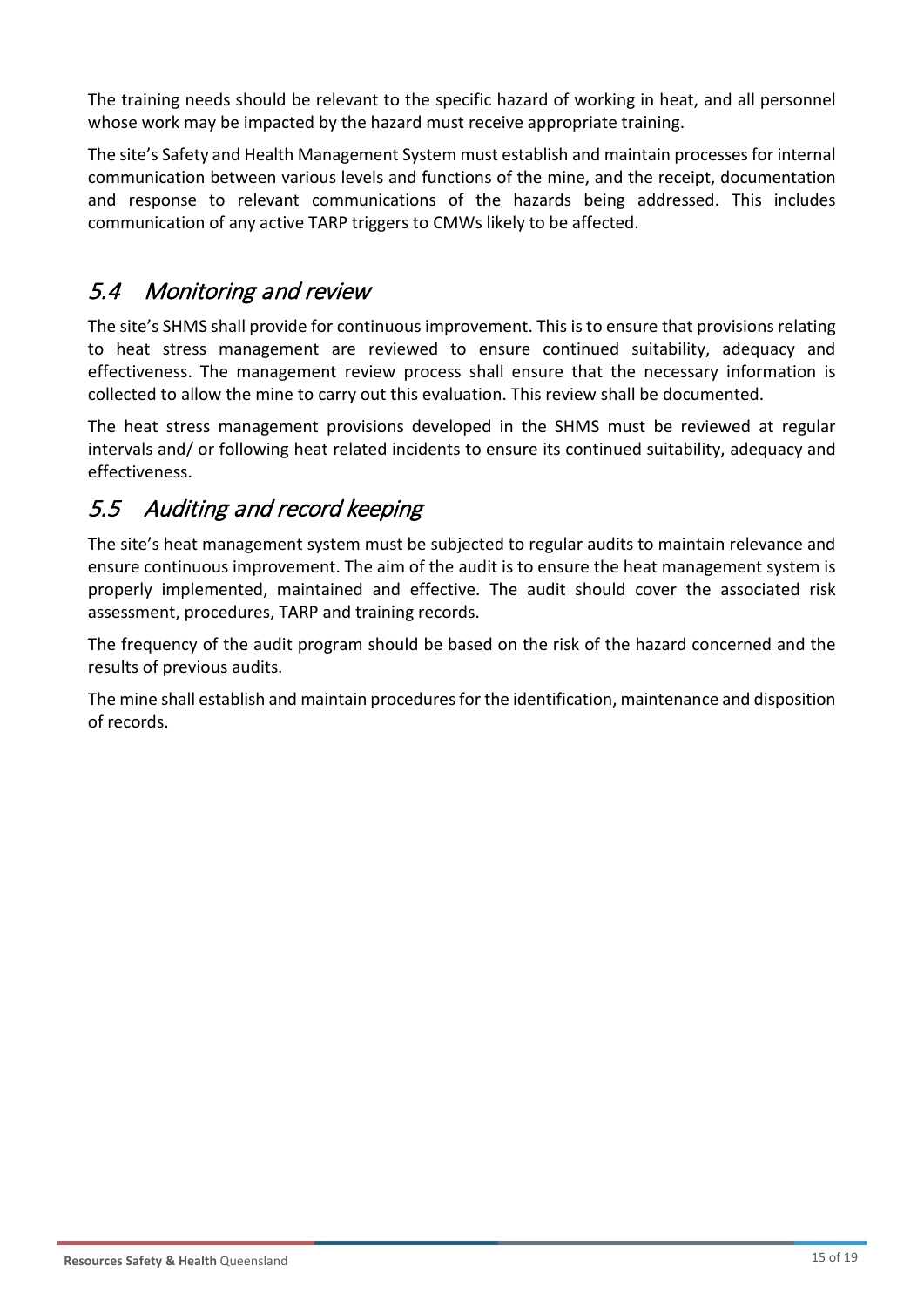# <span id="page-15-0"></span>6 Bibliography

- 1. Bedford, T (1940). **Environmental warmth and its measurement**. Med Res Council, War Memorandum No. 17. HMSO.
- 2. Brake R., Donoghue, M. and Bates, G. (1998). **A New Generation of Health and Safety Protocols for Working in Heat**, in Proceedings, Qld Mining Industry Health and Safety Conference.
- 3. Brake R. et al, (2003). **Thermal Work Load as an index of thermal stress**.
- 4. Di Corleto, R., Coles, G. and Firth, I. (2001). **Heat stress standard & documentation developed for use in the Australian environment,** Australian Institute of Occupational Hygienists.
- 5. Di Corleto, R, Firth, I and Mat'e Joseph (Nov 2013) **A guide to managing heat stress: Developed for use in the Australian Environment,** Australian Institute of Occupational Hygienists
- 6. **Environmental Engineering in South African Mines.** (1989). The Mine Ventilation Society of South Africa.
- 7. **Guidelines for the Management of Work in Extremes of Temperature**. ISBN 0-47703605-8, Department of Labour, Wellington, NSW, September 1997
- 8. **Guidelines. Management and Prevention of Heat Stress**. ISBN 0 7309 8558 X Department of Minerals & Energy WA 1997.
- 9. Hansen M.A. and Graveling R.A. (1997) **Development of a code of practice for work in hot and humid conditions in coal mines**. Institute of Occupational Medicine.
- 10. ILO **Encyclopedia of Occupational Health and Safety – General Hazards - Heat Stress**.4th Edition.
- 11. ISO 7243. (2017). **Ergonomics of the thermal environment – Assessment of heat stress using the WBGT index**. ISO: Geneva.
- 12. ISO 7933. (2004). **Ergonomics of the thermal environment – Analytical determination and interpretation of heat stress using calculation of the predicted heat strain.** ISO: Geneva.
- 13. MACPHERSON, R. (1962). **The assessment of the thermal environment.** A review. British Journal of Industrial Medicine, 19, 151-164.
- 14. McPherson M.J. (1993). **Subsurface Ventilation and Environmental Engineering**.
- 15. Parsons, K.C. (1999). **International standards for the assessment of the risk of thermal strain on clothed workers in hot environments.** Annals of Occupational Hygiene.
- 16. Pickering A.J. and Tuck M.A. (1997). **Heat: Sources, evaluation, determination of heat stress and heat stress treatment**. Heat and Noise in Underground Mining Symposium, (pp 147- 156).
- 17. Ramsey J.D. and Beshir M.Y. (1997). **Thermal Standards and Measurement Techniques, The Occupational Environment** edited by Salvatore R Di Nardi, Published by The American Industrial Hygiene Association.
- 18. Sawka, M.N., Wenger, C.B. and Pandolf, K.B. (1996). **Thermoregulatory responses to acute exercise-heat stress and heat acclimation**. In: Handbook of Environmental Physiology. American Physiological Society.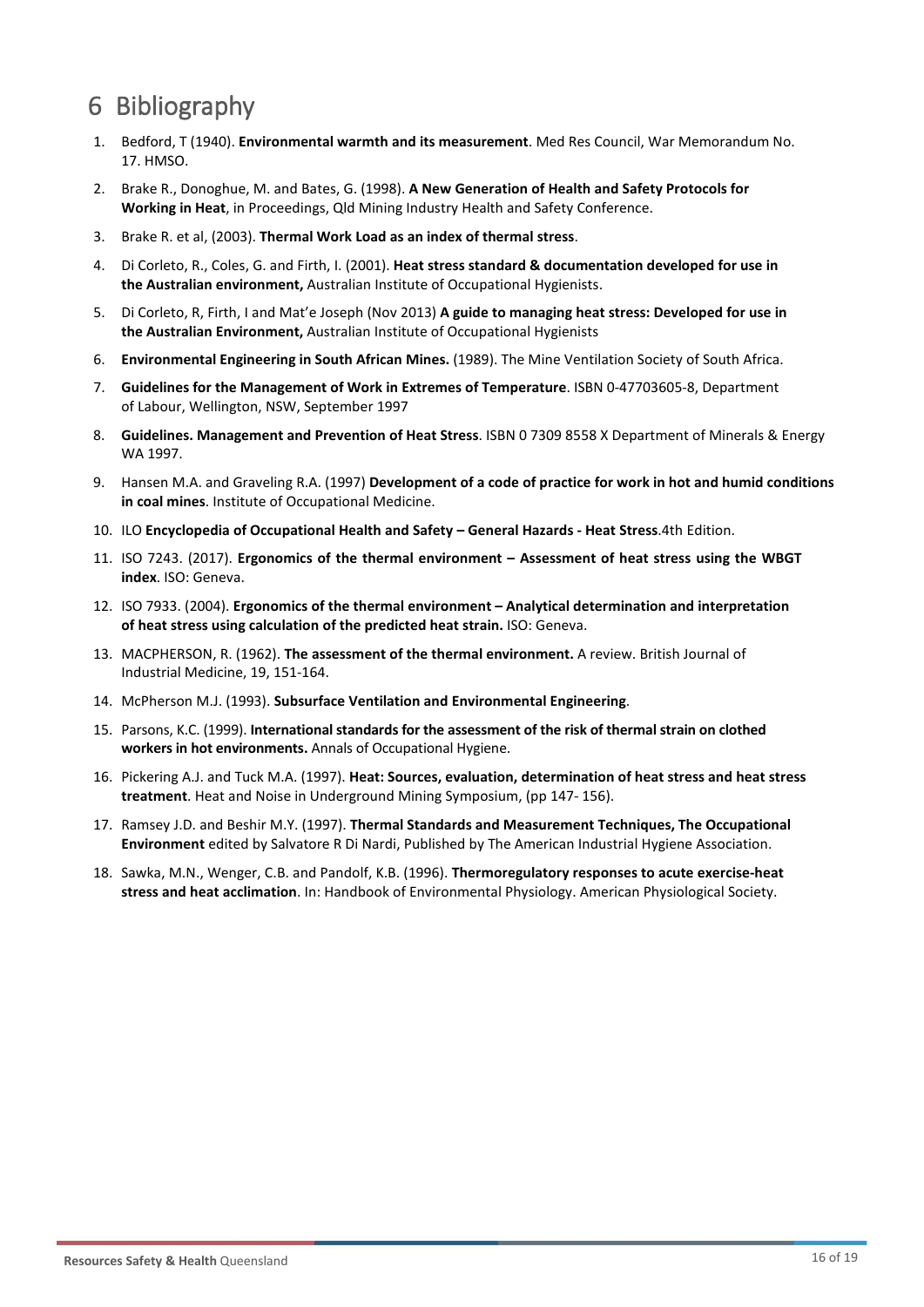# <span id="page-16-0"></span>Appendix 1: Calculating Normal Effective Temperature (NET)

The Normal Effective Temperature (NET) is the equivalent temperature in still, saturated air that appears to feel the same to an individual in the prevailing conditions. The NET nomogram is configured for lightly clothed subjects and includes appropriate correction for reduced evaporation and convection from the skin surface. The shaded section represents the thermal comfort zone.

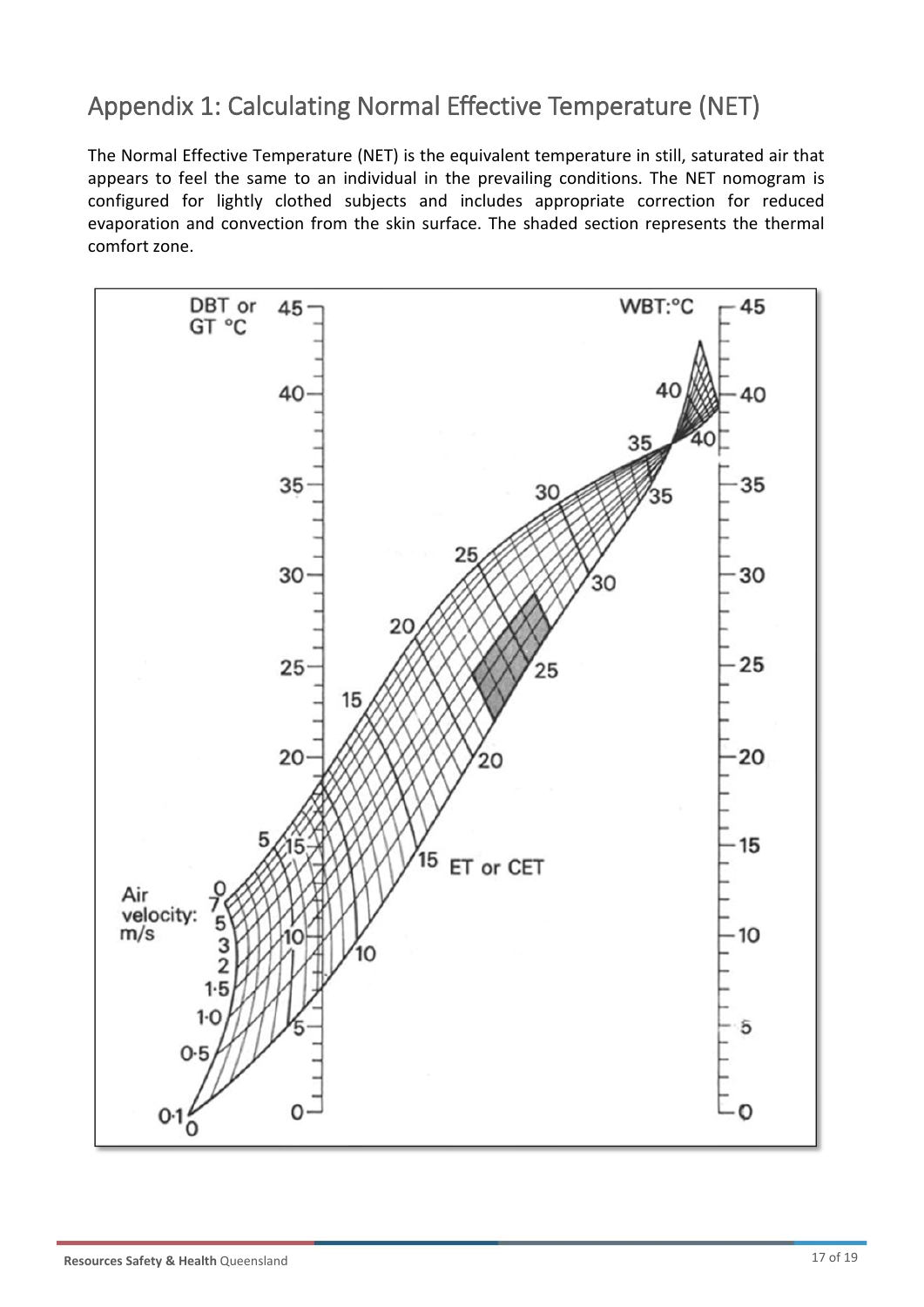# <span id="page-17-0"></span>Appendix 2: Glossary

| <b>Acclimatisation</b>                          | Acclimatisation results in an increased tolerance for person to work in heat.                                                                                                                                                                                                                                                                            |
|-------------------------------------------------|----------------------------------------------------------------------------------------------------------------------------------------------------------------------------------------------------------------------------------------------------------------------------------------------------------------------------------------------------------|
| <b>Basic effective</b><br>temperature<br>(BET)  | The Basic Effective Temperature (BET, or commonly ET in the mining industry) is the<br>equivalent temperature in still, saturated air that appears to feel the same to an<br>individual in the prevailing conditions. The BET nomogram is configured for subjects<br>stripped from the waist up.                                                         |
| Dry bulb (DB)<br>thermometer                    | Used to obtain air ambient temperature. It should be shielded from radiation without<br>restricting airflow around the bulb.                                                                                                                                                                                                                             |
| <b>Effective</b><br>temperature (ET)            | A heat stress index based on subjective thermal sensation. The index takes account<br>of DB temperature, WB temperature, and air velocity.                                                                                                                                                                                                               |
| <b>Heat illness</b>                             | Debilitating conditions brought on by exposure to heat stress and including skin<br>disorders, heat syncope, heat exhaustion, heat stroke, neurological disorders (i.e.<br>nausea, loss of coordination, lethargy, concentration lapses) and dehydration.                                                                                                |
| <b>Heat strain</b>                              | The psychological response to heat stress that may or may not result in heat illness.                                                                                                                                                                                                                                                                    |
| <b>Heat stress</b>                              | The sum of environmental and metabolic heat loads on the body.                                                                                                                                                                                                                                                                                           |
| <b>Heat stress index</b>                        | The index eligible for selection for use in the sites safety and health management<br>system that must be a recognised index that is technically documented. Eligible<br>indices include but not limited to:<br>Effective temperature (ET)<br>٠<br>Corrected effective temperature (CET)<br>٠<br>Air cooling power (ACP)<br>٠<br>Thermal work load (TWL) |
| <b>Heat stroke</b>                              | A life threatening advanced state of heat illness characterised by a failure of the<br>body's thermo-regulatory system.                                                                                                                                                                                                                                  |
| <b>Monitoring</b>                               | Monitoring is the measurement, calculation and recording of effective temperature<br>at the mine.                                                                                                                                                                                                                                                        |
| <b>Normal effective</b><br>temperature<br>(NET) | The Normal Effective Temperature (NET) is the equivalent temperature in still,<br>saturated air that appears to feel the same to an individual in the prevailing<br>conditions. NET takes into account subjects being lightly clothed and includes<br>appropriate correction for reduced evaporation and convection from the skin surface.               |
| Wet bulb (WB)<br>thermometer                    | Used to obtain air moisture content. The natural wet-bulb temperature is obtained<br>by wetted sensor which is exposed to natural air movement and unshielded from<br>radiation.                                                                                                                                                                         |